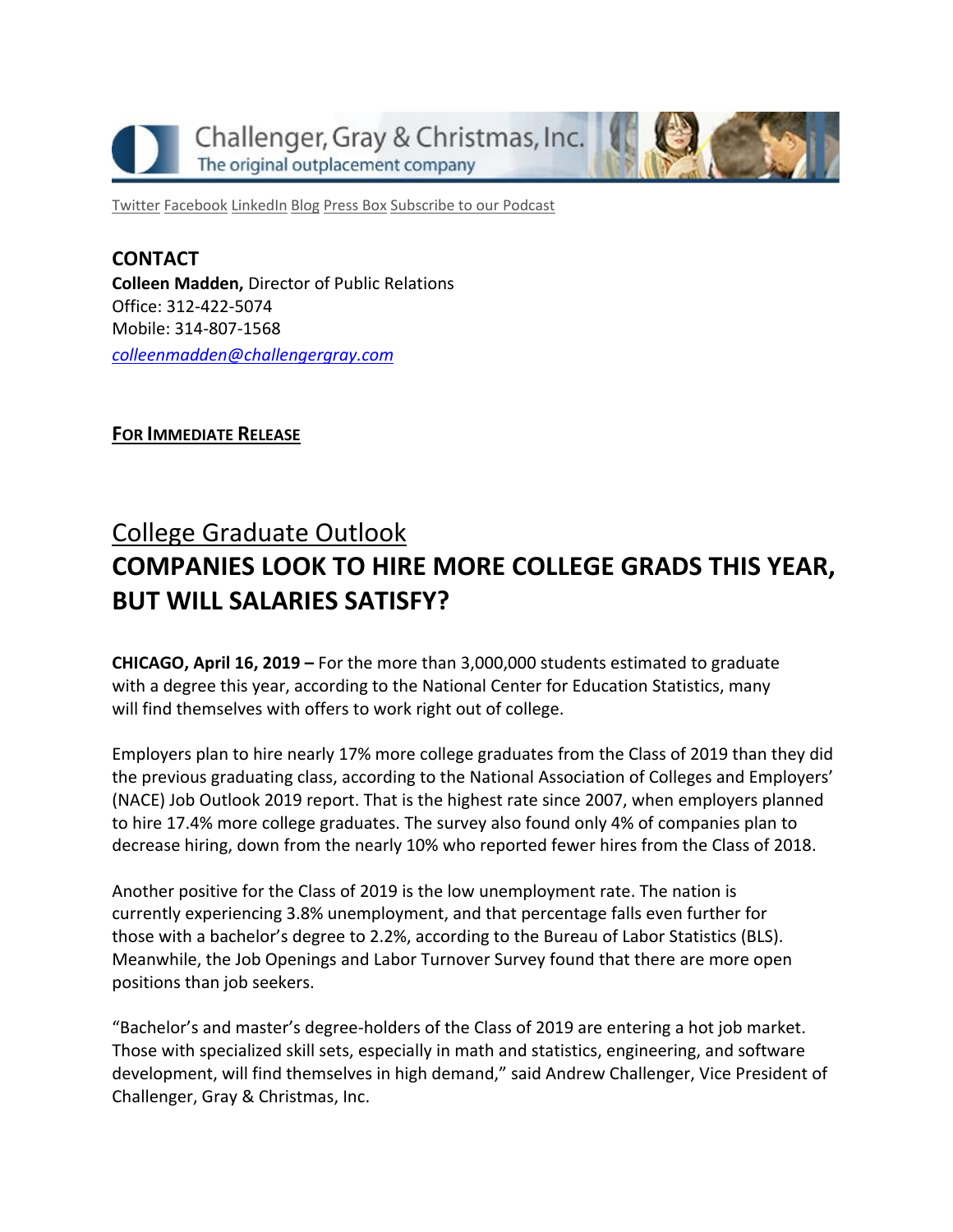Indeed, the outlook for roles in Mathematics and Statistics is optimistic. The (BLS) projects Mathematics and Statistics employment to rise by 33% from 2016, much faster than average, with the largest share of these opportunities in California, Virginia, New Jersey, Maryland, and Texas. Meanwhile, the NACE wage study found starting wages in these roles rose nearly 23% in 2018, from \$53,259 to \$65,349.

Graduates in the Health Sciences also have a strong outlook, as well. For those with master's degrees, Nurse Anesthetists, Nurse Practitioners, and Physician Assistants are projected to be some of the highest-paid occupations, making between a median salary of \$103,000 and \$165,000 per year, with 27,800 openings each year, according to the BLS.

For those with bachelor's degrees, Computer and Information Systems Engineers, Architectural Engineers, Airline Pilots, Copilots, Flight Engineers, and Petroleum Engineers are on the list of top-paying occupations for those degree holders. The BLS says 32,000 openings for Computer Engineers exist per year, 13,600 for Architectural Engineers, and 8,100 for Pilots and Flight Engineers.

However, while certain professions are in hot demand with low supply, some graduates' starting salaries may not live up to expectations.

"While several indicators suggest a growing economy, wages are only moderately increasing year over year. In fact, actual wages in March fell 0.3% from February," said Challenger.

Moreover, many of these young adults will enter the workforce with their new degrees and an average of nearly \$30,000 in student loan debt, according to a study by The Institute [for College Access and Success.](https://ticas.org/posd/home)

"The good news for college graduates, who are often debt-laden to the tune of tens of thousands, is that the tight labor market means employers need to attract talent, and that usually includes a competitive, if not generous, starting salary offer. That said, college graduates should temper their expectations," said Challenger.

According to a study by [LendEDU,](https://lendedu.com/blog/college-graduates-salary-expectations-realities/) college grads expect to make \$60,000 per year once they graduate. However, NACE found overall starting salaries for recent college graduates dropped to \$50,004 in 2018, down 2% from \$51,022 in 2017. The largest drop in starting salaries occurred in Interdisciplinary Studies, which fell 10% from \$54,426 in 2017 to \$48,966 last year. Data from PayScale found starting salaries for college grads is just over \$48,000, according to [CNBC.](https://www.cnbc.com/2019/02/15/college-grads-expect-to-earn-60000-in-their-first-job----few-do.html)

College graduates with internship experience will likely find themselves with a full-time offer. According to a [2017 NACE survey,](https://recruitingdailyadvisor.blr.com/2018/03/internship-compensation-trends/) 61% of graduating seniors in 2017 had at least one internship experience during their college career, and more of these internships were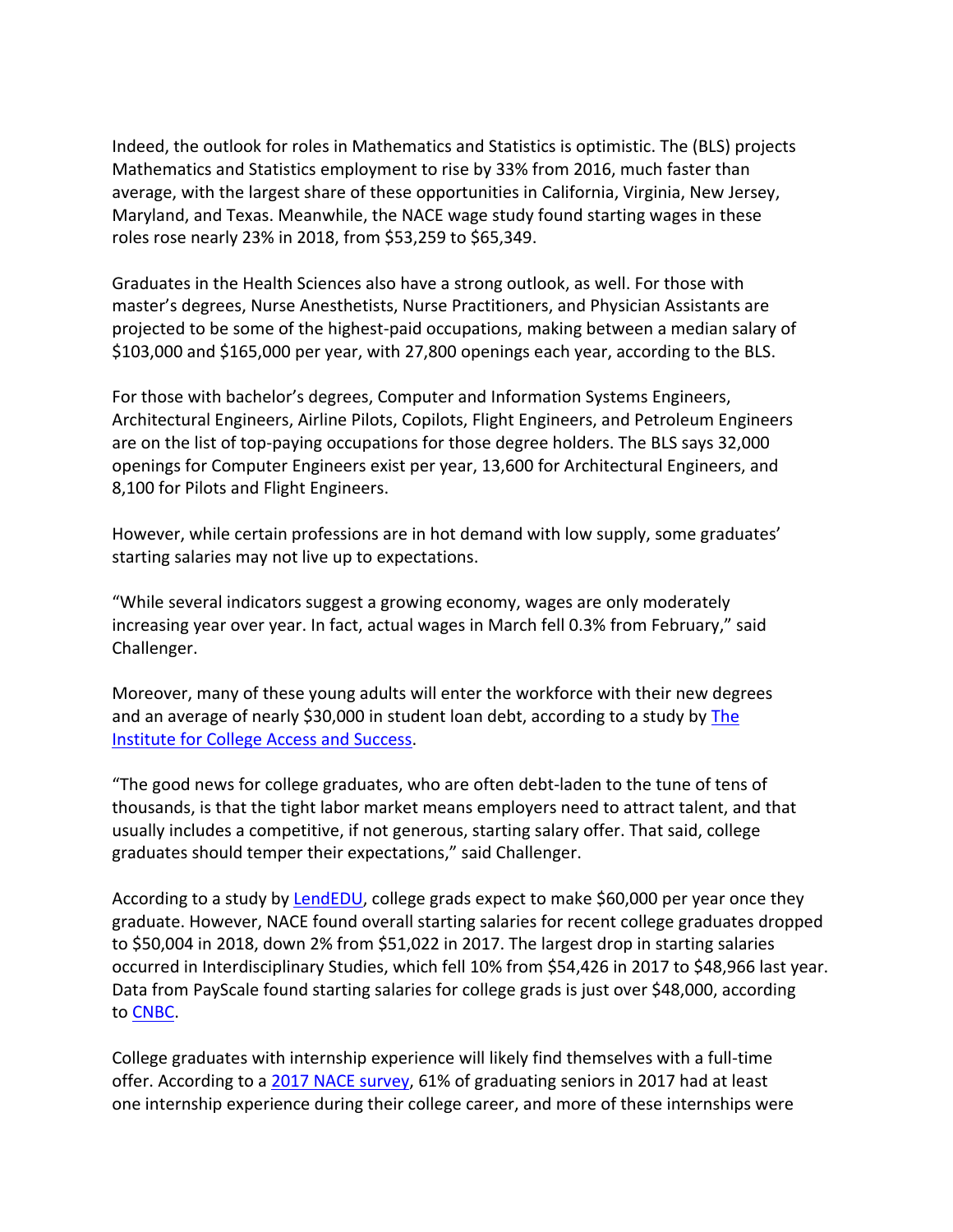paid than ever before. NACE found that 45.6% of companies converted their interns into full-time hires, and several companies who reported they were going to increase hiring from the Class of 2019 said they were going to hire their interns full time.

"While college grads have a lot of reasons to be optimistic this year, they also need to check their expectations against reality before they graduate. While the job market is currently strong, some indicators suggest it may contract as we head into 2020, as we see rising layoffs and uncertainty on Wall Street," said Challenger.

"Graduates should also keep in mind that the job search can take a long time - in many cases, over a month - so they should start reaching out to potential companies and take advantage of any resources provided by their schools," he added.

Challenger offered the following tips for college grads.

**Start your job search immediately.** Some college graduates might be tempted to enjoy one last summer of freedom before embarking on their career path. However, such a decision could be detrimental to your job search and cause prospective employers to question your commitment and work ethic.

**Include volunteer work on your resume and in interviews.** Young job seekers often omit volunteer work from their resumes and interviews, particularly if the volunteer work is not associated with their chosen career path. They reason, "Volunteering at the homeless shelter has no relation to pharmaceutical sales, so why mention it." However, nothing could be further from the truth. Volunteer work tells prospective employers a lot about your personality, character, work ethic, and commitment, all of which are just as important to the hiring decision as the technical skills you learned in school.

**Be aggressive; get out from behind the computer.** The Internet has made the job search easier than ever. However, too many young job seekers make the mistake of focusing all of their time and energy on combing online job sites and sending electronic resumes. The online job boards are just one tool available to job seekers, and one that should not be neglected. However, most successful job seekers use multiple tools, and focus most of their time and energy on networking, meeting face to face with people who can help advance their job search.

**Use your existing network.** Many recent college graduates mistakenly conclude that they are unable to build an effective network. The assumption is that they are too young to have enough established contacts in a position to help. However, college graduates have a much bigger network foundation than they imagine. It starts with one's parents and the parents of college and high school friends. Fellow graduates may also be a source of information or connections to employers. It is also important to utilize your school's professors and alumni, all of whom are typically more than willing to provide guidance, connections, and job leads.